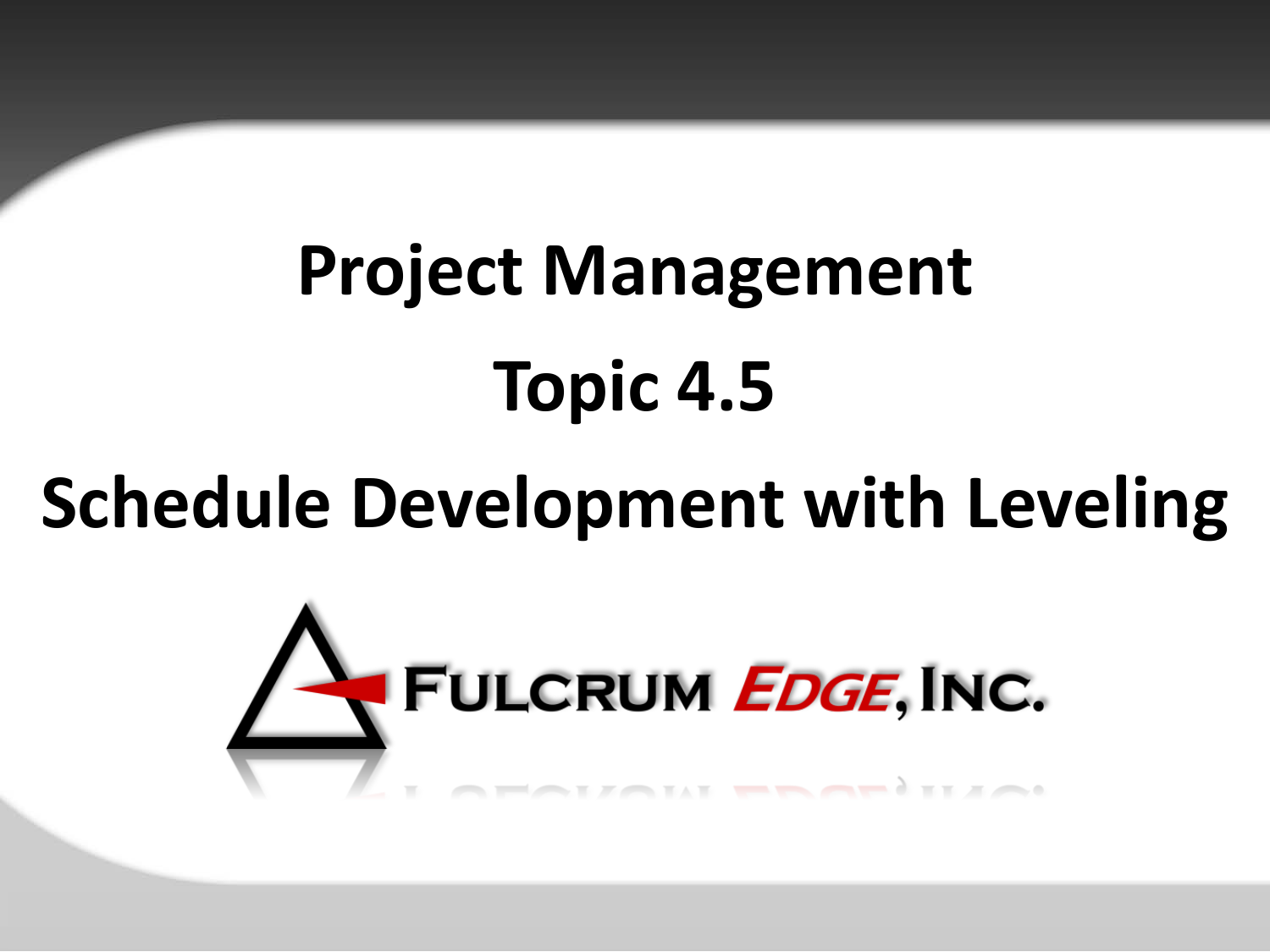#### **Schedule Development**

- Involves applying analysis techniques to the network created from the activities, dependencies, resources and durations
- Adjustments are made in an iterative fashion to achieve acceptable project dates
- This revision process continues throughout the project to maintain a realistic schedule

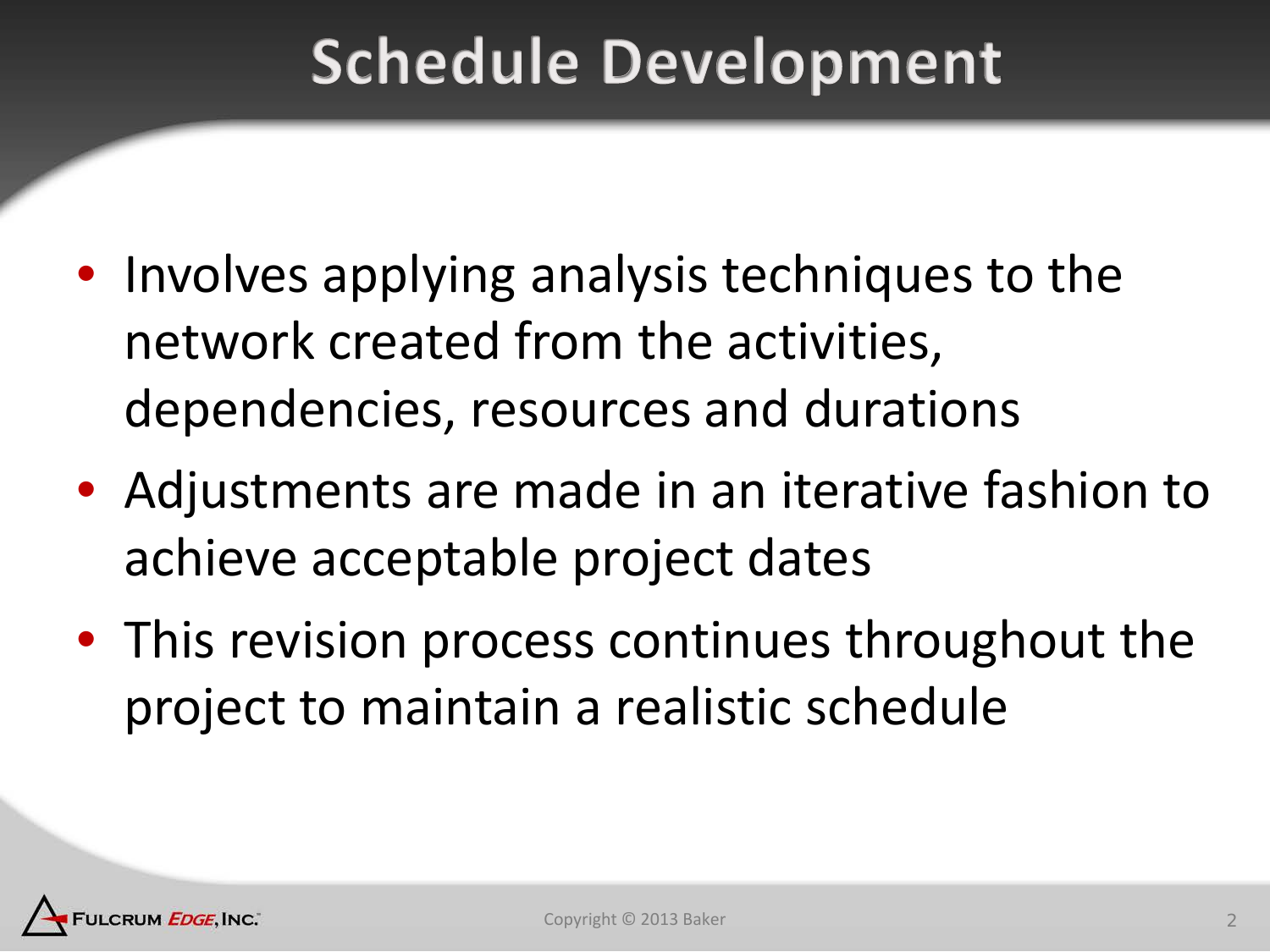### **Schedule Analysis Techniques**

- Critical Path As Soon As Possible (see Topic 5.2)
- Critical Chain As Late As Possible
- Resource Leveling (Smoothing and leveling)
- What-if Scenarios
- Schedule Compression
	- Crashing cost time trade offs
	- Fast Tracking sequenced items in parallel

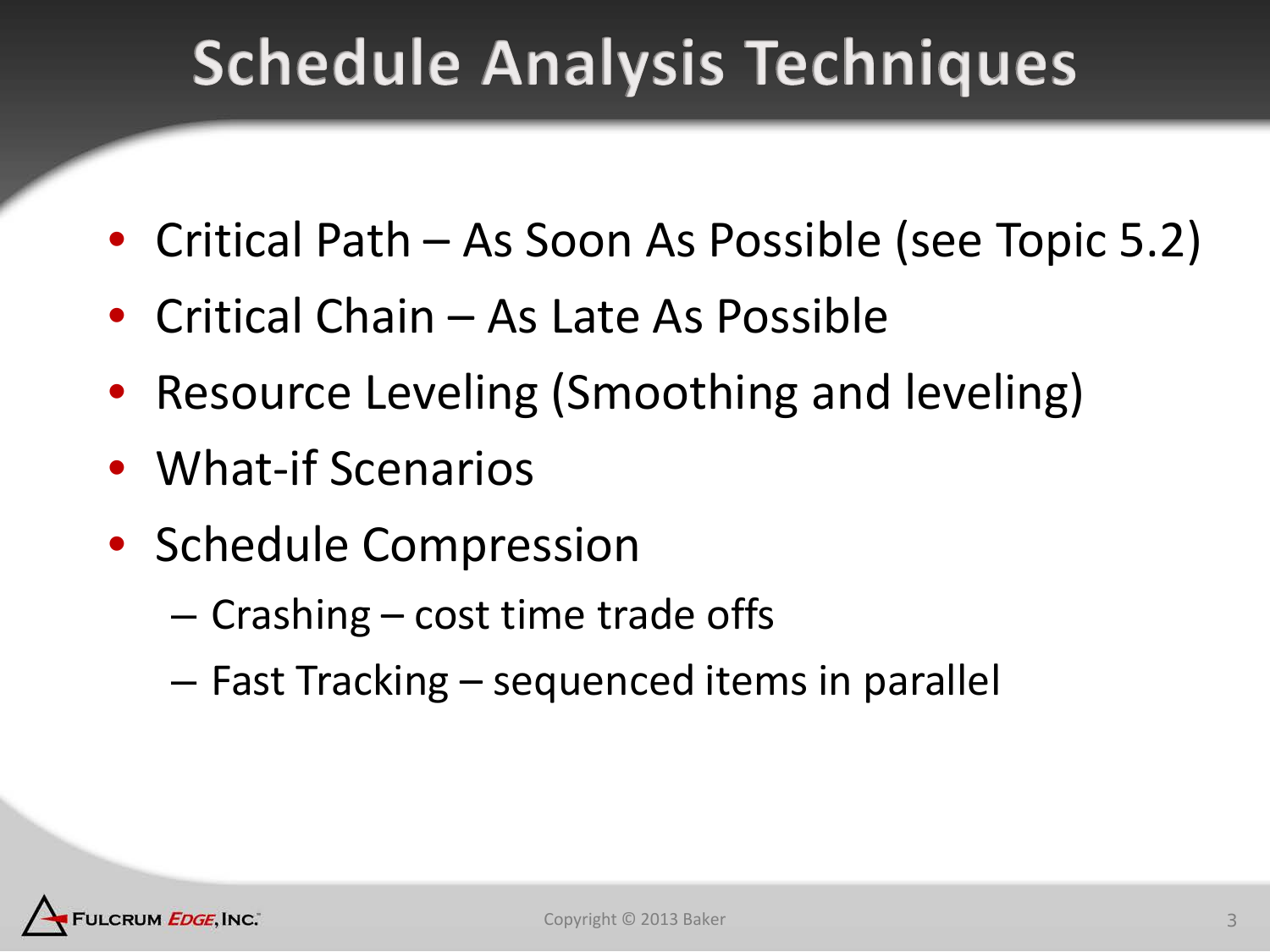#### **Resource Scheduling**

- Nearly all projects have limits on resources
- Project delays often occur due to lack of resource availability
- **Resource Smoothing**  Applies resources as uniformly as possible (minimum fluctuation) without extending the project schedule
- **Resource Leveling**  Stays within the resource limits even if it is necessary to extend the project completion time

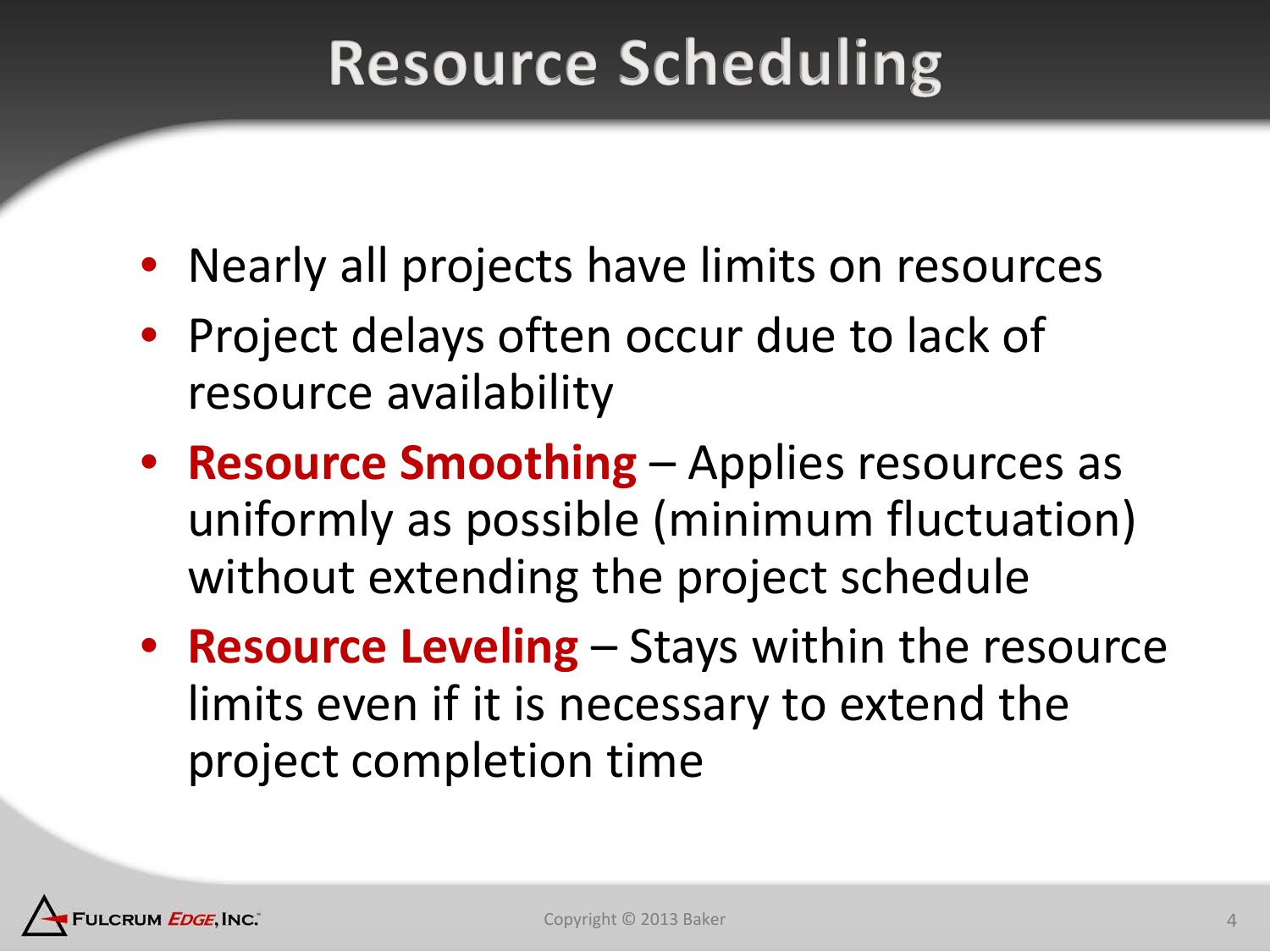#### **4.5.1 Class Exercise**



# **Resource Smoothing/Leveling**

#### Learn by Doing Project Management Pages 95-96



Copyright © 2013 Baker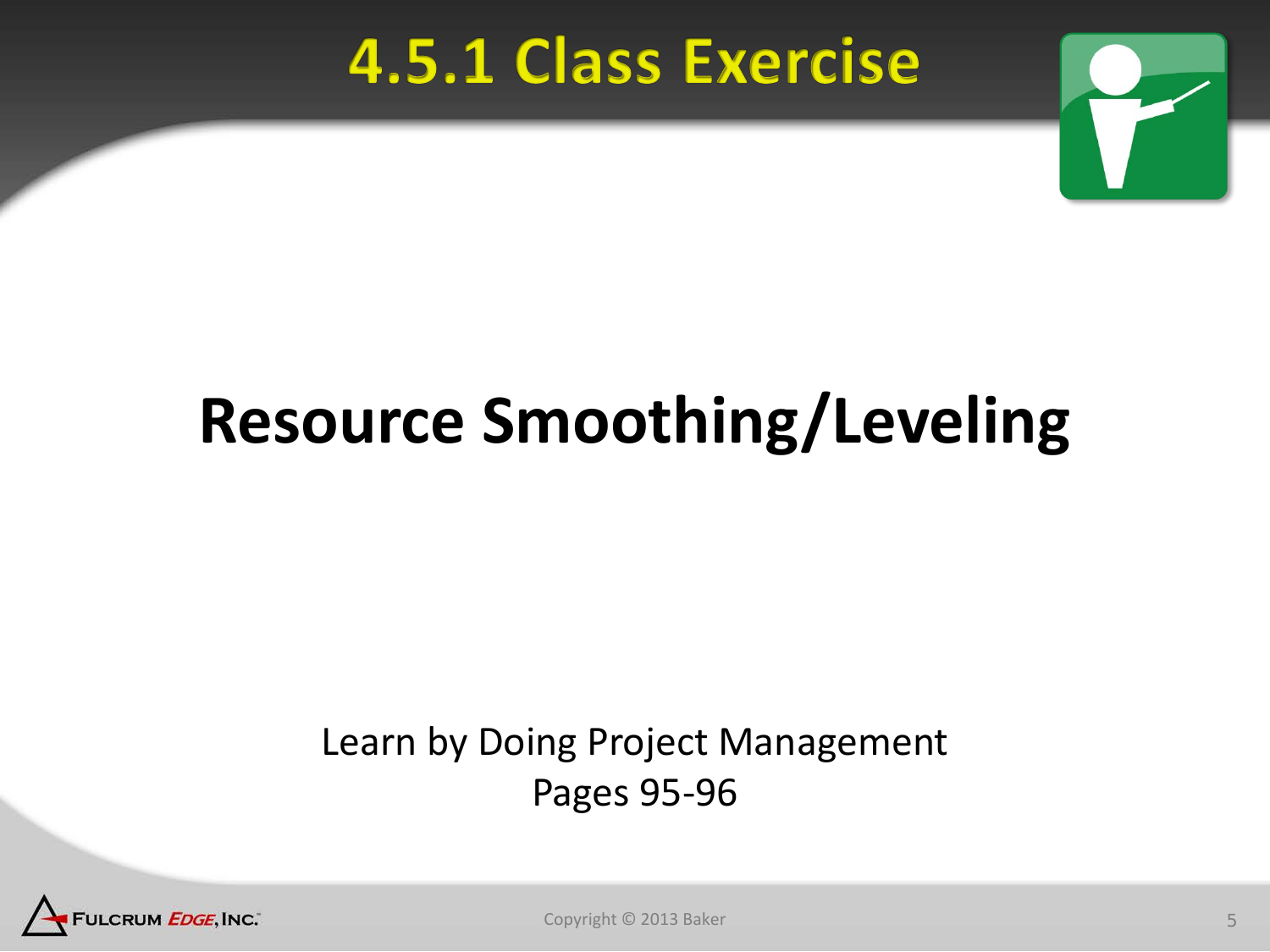## Resource-Smoothed Schedule

| <b>Task</b>  | Wk1            | Wk2            | Wk3            | Wk4            | Wk5            | Wk6            |
|--------------|----------------|----------------|----------------|----------------|----------------|----------------|
| A            | $\overline{2}$ | $\overline{2}$ | $\overline{2}$ |                |                |                |
| $\mathbf B$  |                |                | 3              | 3              | 3              |                |
| $\mathbf C$  |                |                |                | $\overline{4}$ | $\overline{4}$ | $\overline{4}$ |
| D            |                | $\mathbf{1}$   | $\mathbf{1}$   | $\mathbf{1}$   |                |                |
| E            |                | $\mathbf{1}$   | $\mathbf{1}$   | $\mathbf{1}$   | $\mathbf{1}$   | $\mathbf{1}$   |
| Total        | $\overline{2}$ | $\overline{4}$ | $\overline{7}$ | 9              | 8              | 5              |
|              |                |                |                |                |                |                |
| Smooth       |                |                |                |                |                |                |
| <b>Task</b>  | Wk1            | Wk2            | Wk3            | Wk4            | Wk5            | Wk6            |
| A            |                |                |                |                |                |                |
| B            |                |                |                |                |                |                |
| $\mathsf{C}$ |                |                |                |                |                |                |
| D            |                |                |                |                |                |                |
| E            |                |                |                |                |                |                |
| Total        |                |                |                |                |                |                |



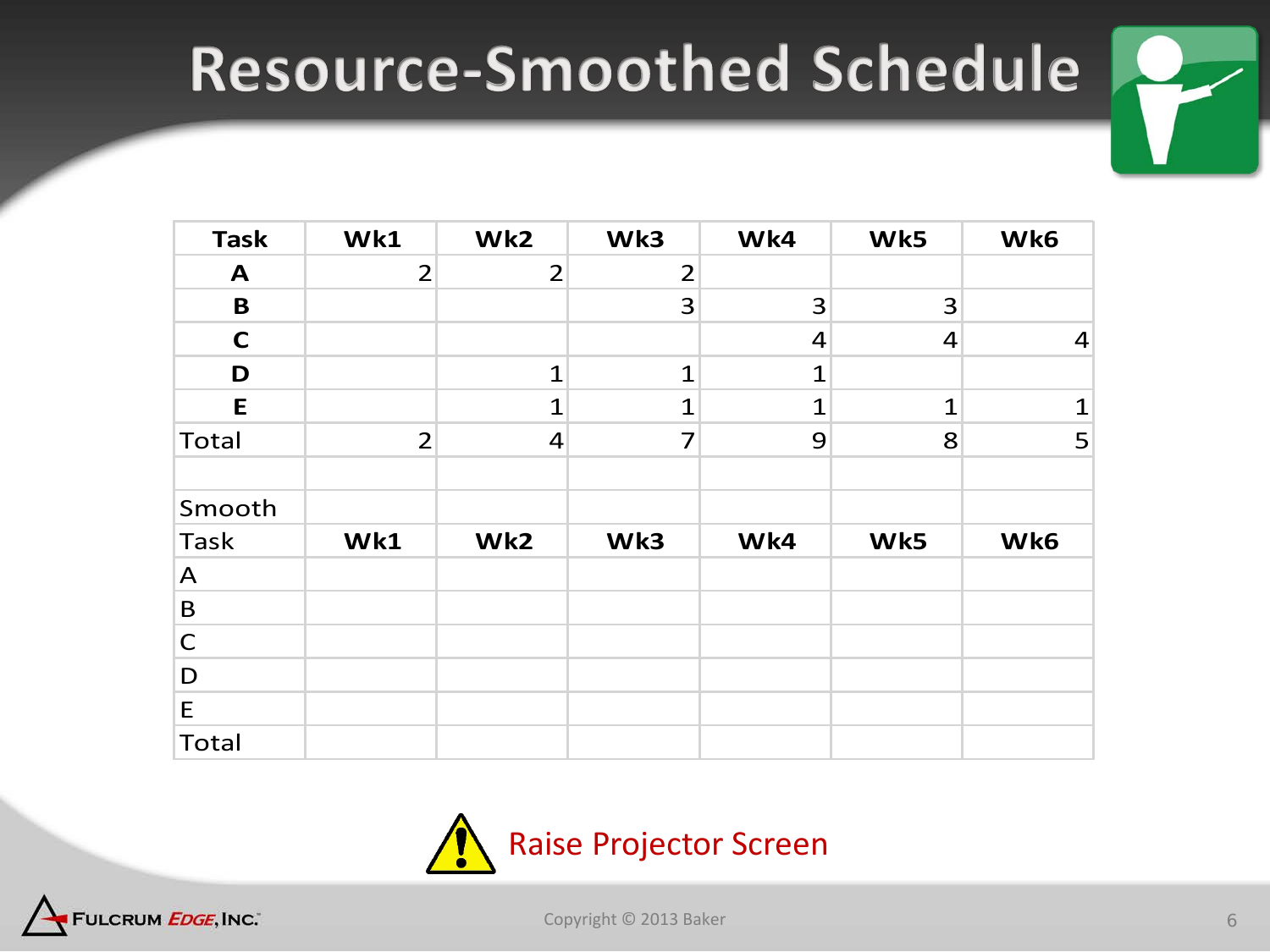### Resource-Leveled Schedule

| <b>Task</b>       | Wk1            | Wk2             | Wk3          | Wk4            | Wk5             | Wk6            | Wk7 | Wk8 |     |
|-------------------|----------------|-----------------|--------------|----------------|-----------------|----------------|-----|-----|-----|
| $\mathbf{A}$      | 2              | $\overline{2}$  | 2            |                |                 |                |     |     |     |
| $\pmb B$          |                |                 | 3            | 3              | 3               |                |     |     |     |
| $\mathbf C$       |                |                 |              | $\overline{4}$ | $\vert 4 \vert$ | $\overline{a}$ |     |     |     |
| D                 |                | $\mathbf{1}$    | $\mathbf{1}$ | $\mathbf{1}$   |                 |                |     |     |     |
| E                 |                | $\mathbf{1}$    |              | 1              | 1               | $\mathbf{1}$   |     |     |     |
| Total             | $\overline{2}$ | $\vert 4 \vert$ | 7            | $\overline{9}$ | $\mathbf{8}$    | 5              |     |     |     |
|                   |                |                 |              |                |                 |                |     |     |     |
| Level @ 4 Workers |                |                 |              |                |                 |                |     |     |     |
| <b>Task</b>       | Wk1            | Wk2             | Wk3          | Wk4            | Wk5             | Wk6            | Wk7 | Wk8 | Wk9 |
| A                 |                |                 |              |                |                 |                |     |     |     |
| B                 |                |                 |              |                |                 |                |     |     |     |
| $\mathsf{C}$      |                |                 |              |                |                 |                |     |     |     |
| $\mathsf D$       |                |                 |              |                |                 |                |     |     |     |
| E                 |                |                 |              |                |                 |                |     |     |     |
| Total             |                |                 |              |                |                 |                |     |     |     |



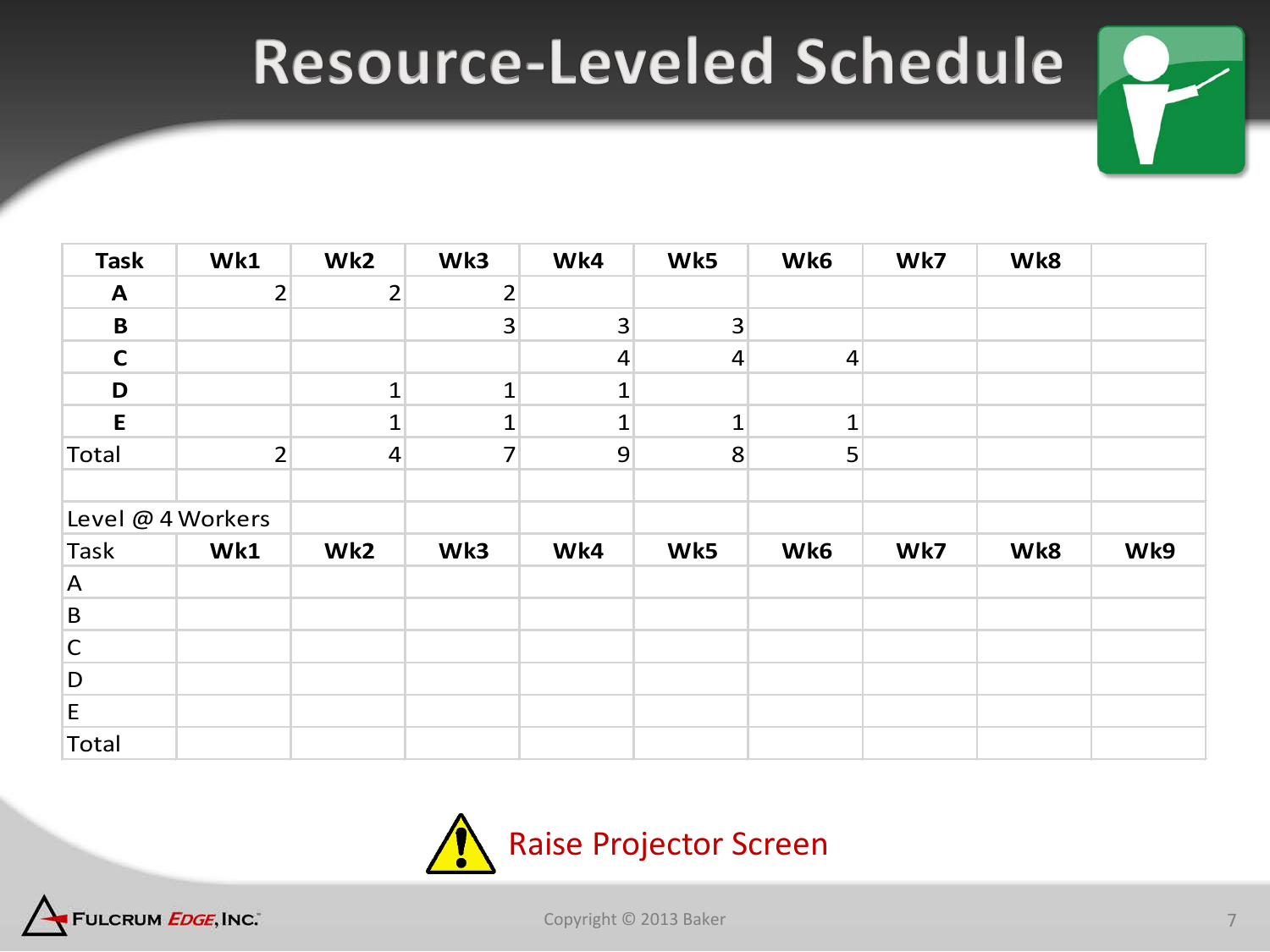#### **4.5.2 Team Exercise**



# **Kitchen Project Leveling**

#### Learn by Doing Project Management Pages 97-99



Copyright © 2013 Baker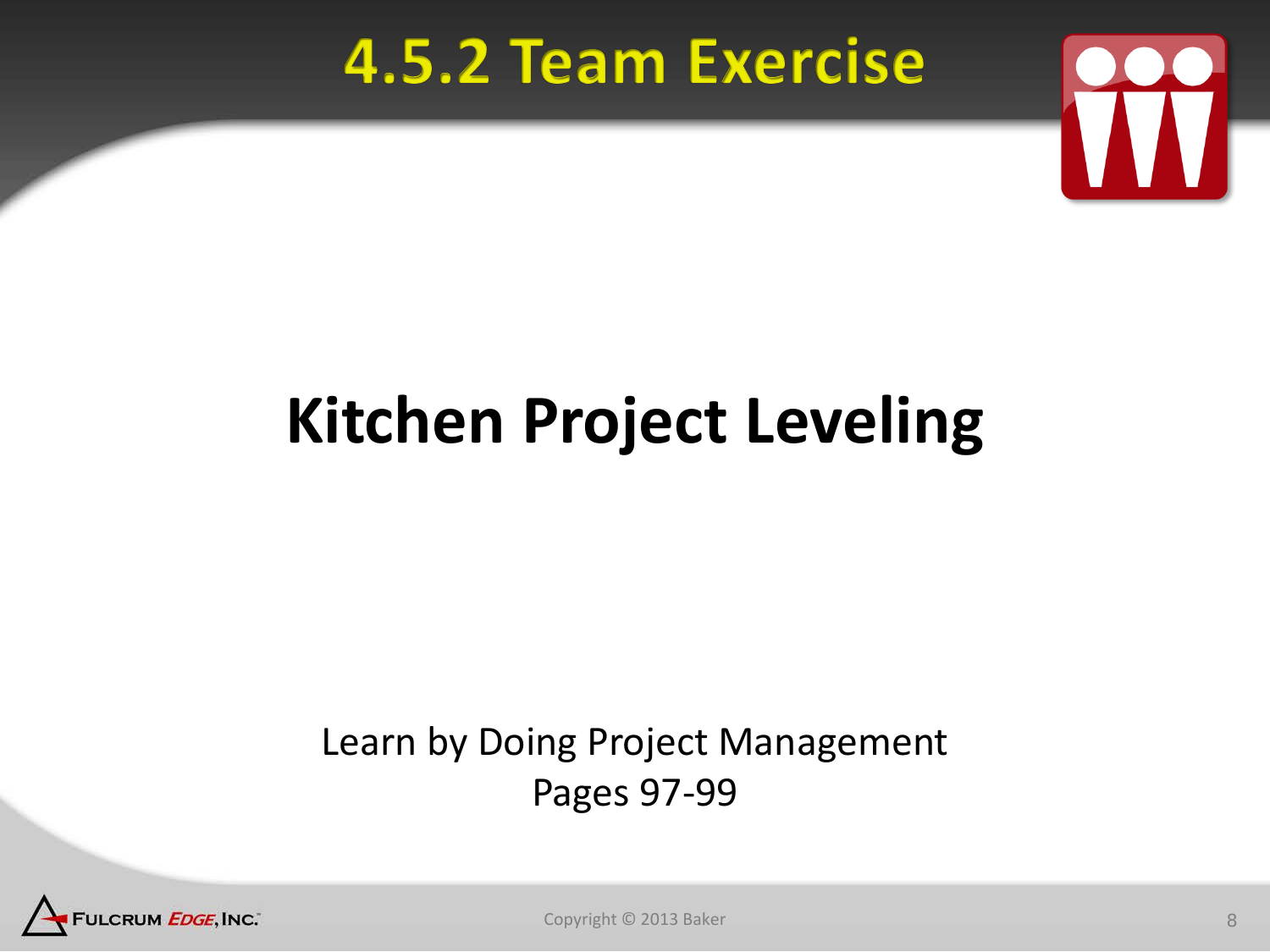#### **Schedule Formats**

- Milestone chart
	- Lists project deliverables and interface dates
	- Shows all dates deemed critical by the project team
- Gantt chart
	- Time scale relates activities to time
- Network chart
	- Dependency logic without timescale

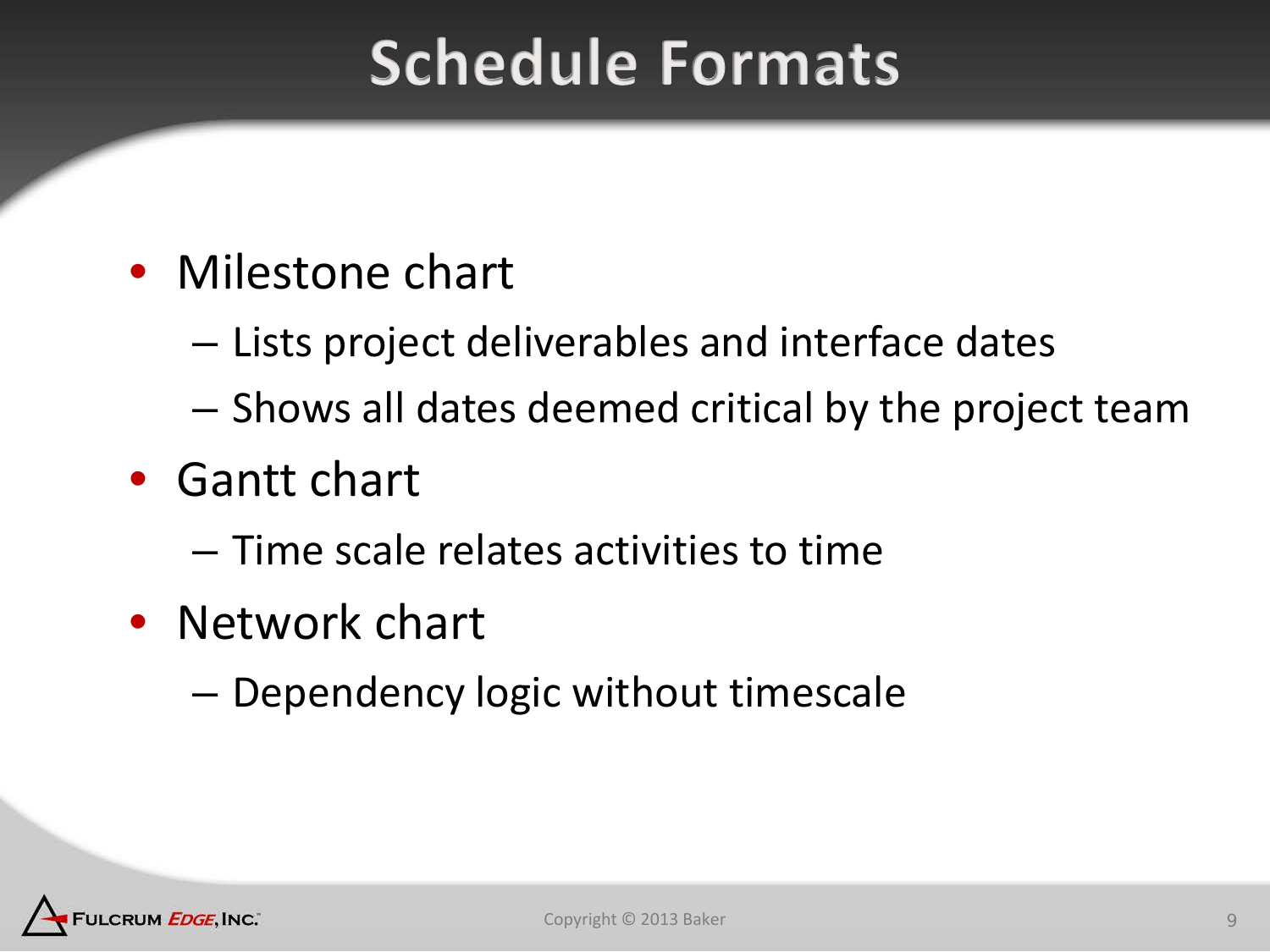#### **Schedule Format Usage**

• **Milestone chart** - Leadership

– Early planning and high level reviews

- **Gantt chart**  All work teams
	- Most commonly used chart detailing all phases
	- What if Scenarios and Schedule issue resolution
- **Network chart**  Install teams

– Useful for erection sequence & dependencies

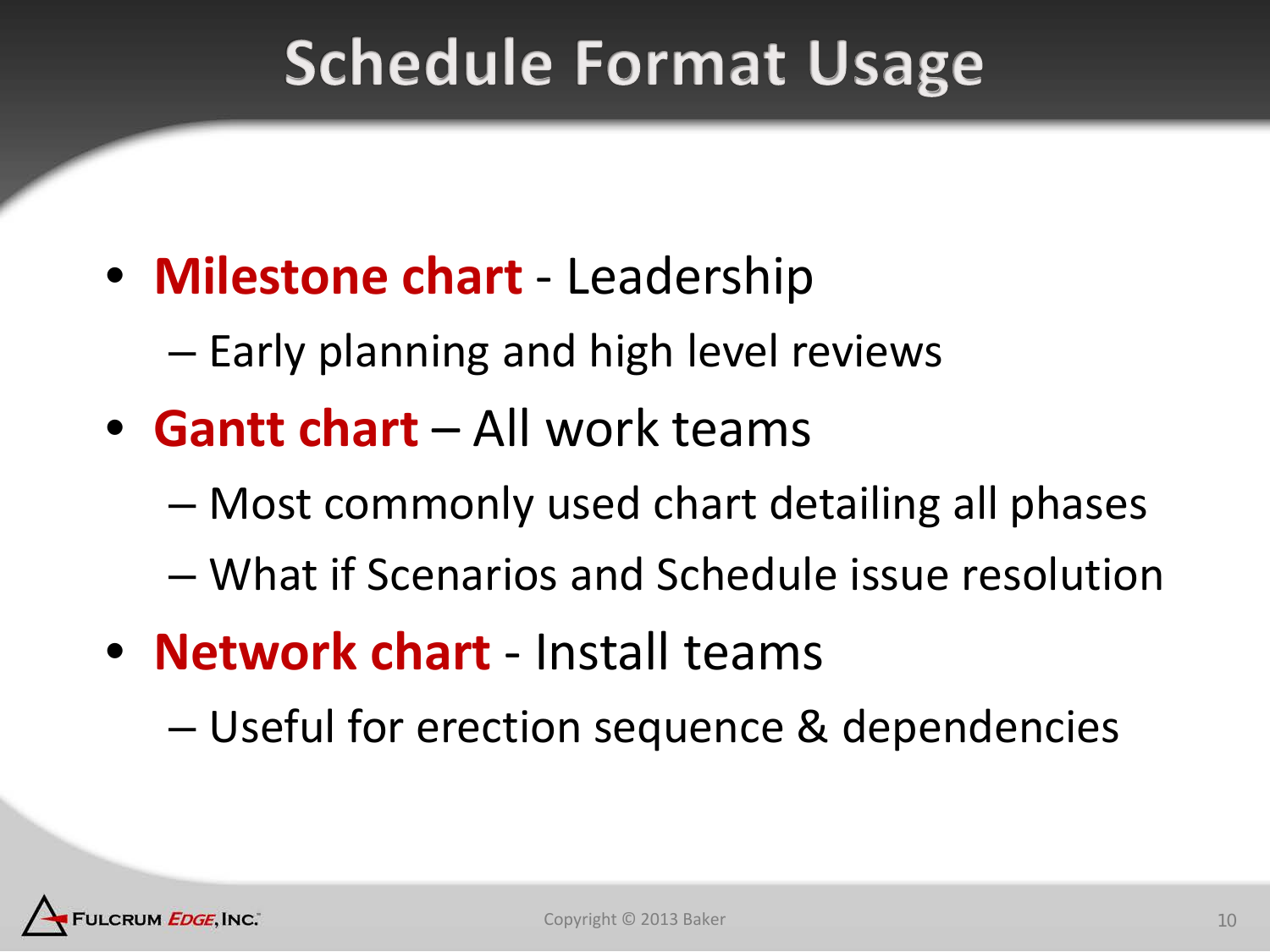#### **Schedule Creation Summary**

- Define project objective
- Define project phases
- Develop WBS
- Identify network and dependencies
- Estimate resources and duration
- Define milestone and interface events
- Develop schedule